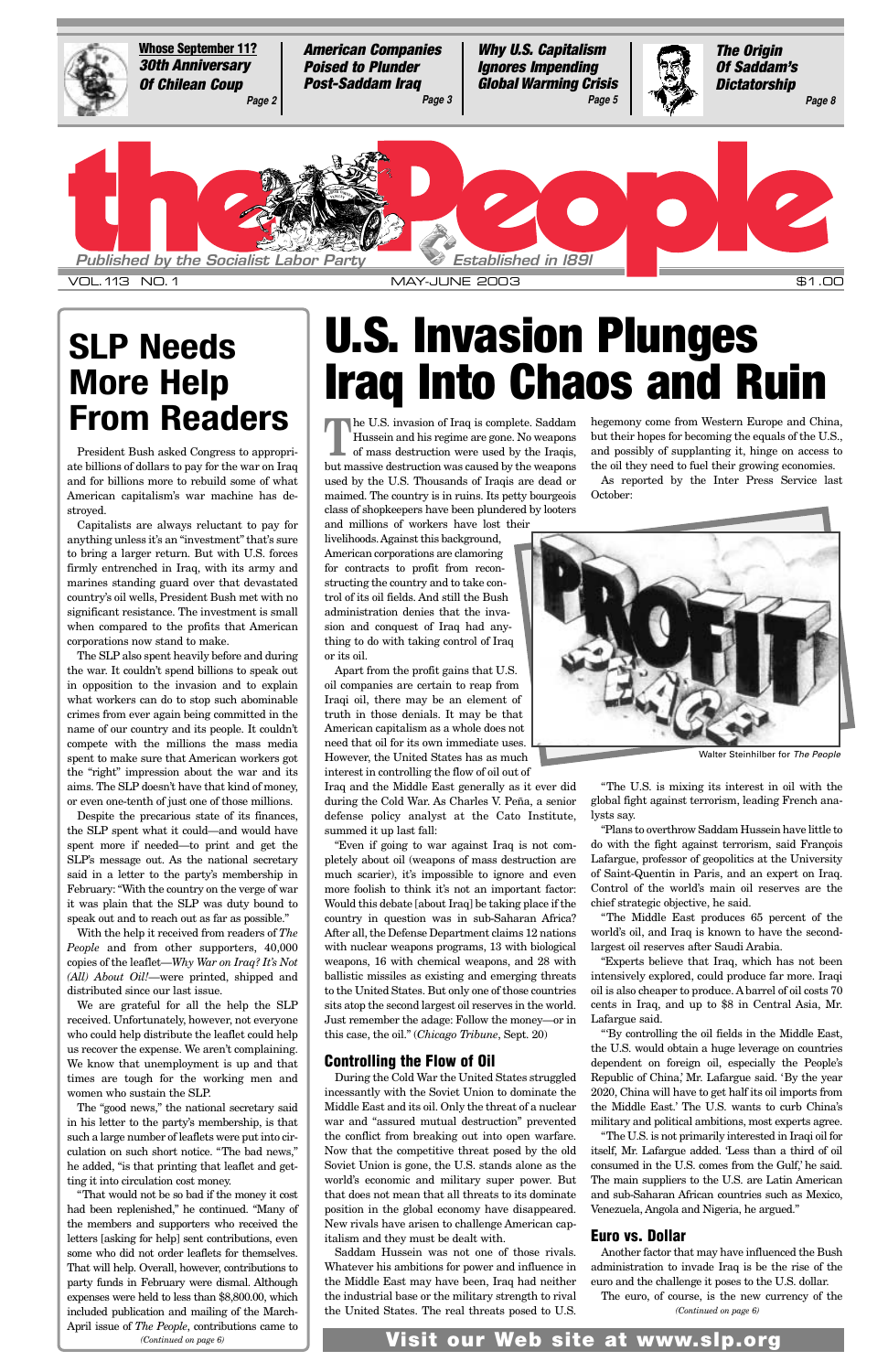*By B.G.*

The Sept. 11, 2001, attack on the United States, which killed more than 3,000 civilians, had a tragic parallel on that exact date 28 years earlier.

On Sept. 11, 1973, a military coup deposed President Salvador Allende Gossens of Chile. The Chilean army, navy and police force had issued an ultimatum to the president that he resign by noon on Sept. 11. Allende, democratically elected in 1970, refused. The military then went into action, laying siege to the presidential palace in Santiago with heavy artillery fire. When that did not produce the

desired result, warplanes bombed the building and the presidential home, about a mile away.

Soldiers claimed they found Allende dead of a selfinflicted gunshot when they entered the presidential palace, though he may have been killed as they stormed into his office. The truth about Allende's death may never be known, but there is no doubt about the murderous vengeance Chile's military took on Allende's supporters after the coup.

A junta headed by Gen. Augusto Pinochet replaced Allende's government. It immediately began rounding up and executing Allende's Cabinet ministers and political followers, as well as people with

known democratic views. A couple of days after the coup, Amnesty International reported that a doctor in Santiago said there were 5,000 dead and 1,000 wounded people in his hospital alone. It was only the beginning of a continuing horror for Chile.

Immediately after the coup, the junta began laying the foundation for a vicious fascist-style dictatorship that would last for a generation and subject Chileans to unbelievable brutality.

Over the years, thousands of "suspects" mysteriously disappeared as the government rounded up and killed persons they felt were not attached firmly enough to the Pinochet regime.

At the time of the coup, various American newspapers reported that the U.S. government was just a disinterested observer of the situation in Chile. *The New York Times*, for instance, in a dispatch from Washington, D.C., dated Sept. 11, 1973, and published Sept. 12, noted: "United States officials were not surprised by the Chilean armed forces' revolt today, but they declined to comment for the record, to avoid even a hint of commitment to the overthrow of President Salvador Allende Gossens or involvement in it."

This was surely the understatement of the century. Now we know that the junta came to power with the approval and help of the U.S. military and of the Central Intelligence Agency.

<span id="page-1-0"></span>

#### **Yale Workers Strike**

The eighth strike at Yale University since 1968 occurred in March, when members of four labor organizations went on a five-day strike for better wages, working conditions and pensions, but to no avail. Organizations representing more than 1,800 hospital workers and 1,000 graduate teaching assistants want the university to acknowledge their right to organize into unions and then to "recognize" those unions.

More than a month later, unions representing Yale's 2,900 clerical workers and its 1,200 cleaning, dining hall and maintenance workers are still in negotiations with the university. Yale wants to lock them into a 10-year contract and is resisting any attempt by graduate teaching assistants and hospital workers to organize. At last report, negotiations between the university and the two existing unions were bogged down in their 13th month despite the five-day strike. Workers' pay in the two unions has been effectively frozen since January 2002.

#### **Take Back Your Time**

*The New York Times* published a piece by a promoter of the observation by workers of something called "Take Back Your Time Day" on Oct. 24.

Oct. 24 is symbolic. It will fall exactly nine weeks before the end of the year. Nine weeks is the amount of time that American workers work beyond that worked by workers in Western European countries, according to figures from the United Nations' International Labor Organization.

The goal of "Take Back Your Time Day" is "to encourage Americans to lead more balanced lives," as the writer put it. The average American worker reportedly puts in 199 more hours of work than in 1973 despite an increase in productivity of almost 200 percent.

"The harmful effects of working more hours are being felt in many areas of society. Stress is a leading cause of heart disease and weakened immune systems," said the author of the *Times* piece. "Consumption of fast foods and lack of time for exercise has led to an epidemic of obesity and diabetes. Many parents complain that they do not have enough time to spend with their children, much less become involved in their community. Worker productivity declines during the latter part of long work shifts."

The article recommends that American workers should reflect on the importance of values other than producing and consuming. The SLP, on the other hand, maintains that workers should reflect on organizing themselves, not only to beat back the increasing demands of the capitalist class that have forced them into this permanently worsening rat race, but also to end the class struggle by abolishing capitalist ownership and control of the industries and services altogether.

Why such hostility against Allende? It was because his agrarian reforms and his nationalization of some industries threatened capitalist interests in Chile, and because he received Cuban President Fidel Castro on a state visit. The United States, *(Continued on page 8)*

#### **Airline Pensions Crisis**

The Pension Benefit Guaranty Corp. (PBGC), the quasi-agency set up by the federal government to handle the problems that occur when capitalists default on their promises to pay workers' pensions, is reportedly "fretfully watching the airline industry and proposing changes aimed at stemming the tide of pension defaults." Last year was the agency's biggest loss—\$11.4 billion—ever, thanks to the collapse of the steel industry in recent years. "That pool of red ink was five times larger than any in the 28-year history of the agency," reported *The Dallas Morning News* recently. As the airline industry downturn persists in the aftermath of Sept. 11 and the SARS (Severe Acute Respiratory Syndrome) crisis, the PBGC "fears a dominolike collapse of a large portion of the airline industry, as carriers seeking a level playing field follow each other into bankruptcy court and unload their burdensome pensions." One bankruptcy judge has already tentatively approved a plan under which the PBGC will assume responsibility for the pensions of pilots at US Airways Group Inc. According to the *Morning News*, United Airlines "has asked for another six months to come up with a bankruptcy reorganization plan that is expected to include the abandonment of its pension plan to the PBGC." That could mean big trouble for the PBGC, and in turn for thousands of workers whose pensions may end up being "guaranteed" by an agency that, by its own estimates, is facing a potential tidal wave of defaults in the airline and other industries. "The PBGC estimates that the total underfunding in defined-benefit [pension] plans now exceeds \$300 billion," said the *Morning News*.

*—K.B.*



❑ **\$5 for a 1-year sub** ❑ **\$9 for a 1-year sub by first-class mail** NAME PHONE ADDRESS APT. CITY STATE ZIP Make check/money order payable to The People.

*Read the paper that's In a class by itself... The Working Class. Read The People.*

# *Whose September 11?*

### *Do You Belong?*

Do you know what the SLP stands for? Do you understand the class struggle and why the SLP calls for an end of capitalism and of its system of wage labor? Do you understand why the SLP does not advocate reforms of capitalism, and why it calls upon workers to organize Socialist Industrial Unions?

If you have been reading *The People* steadily for a year or more, if you have read the literature recommended for beginning Socialists, and if you agree with the SLP's call for the political and economic unity of the working class, you may qualify for membership in the SLP. And if you qualify to be a member you probably should be a member.

For information on what membership entails, and how to apply for it, write to: SLP, P.O. Box 218, Mountain View, CA94042-0218. Ask for the SLP Membership Packet.





Nicholas/Iconoclast/LNS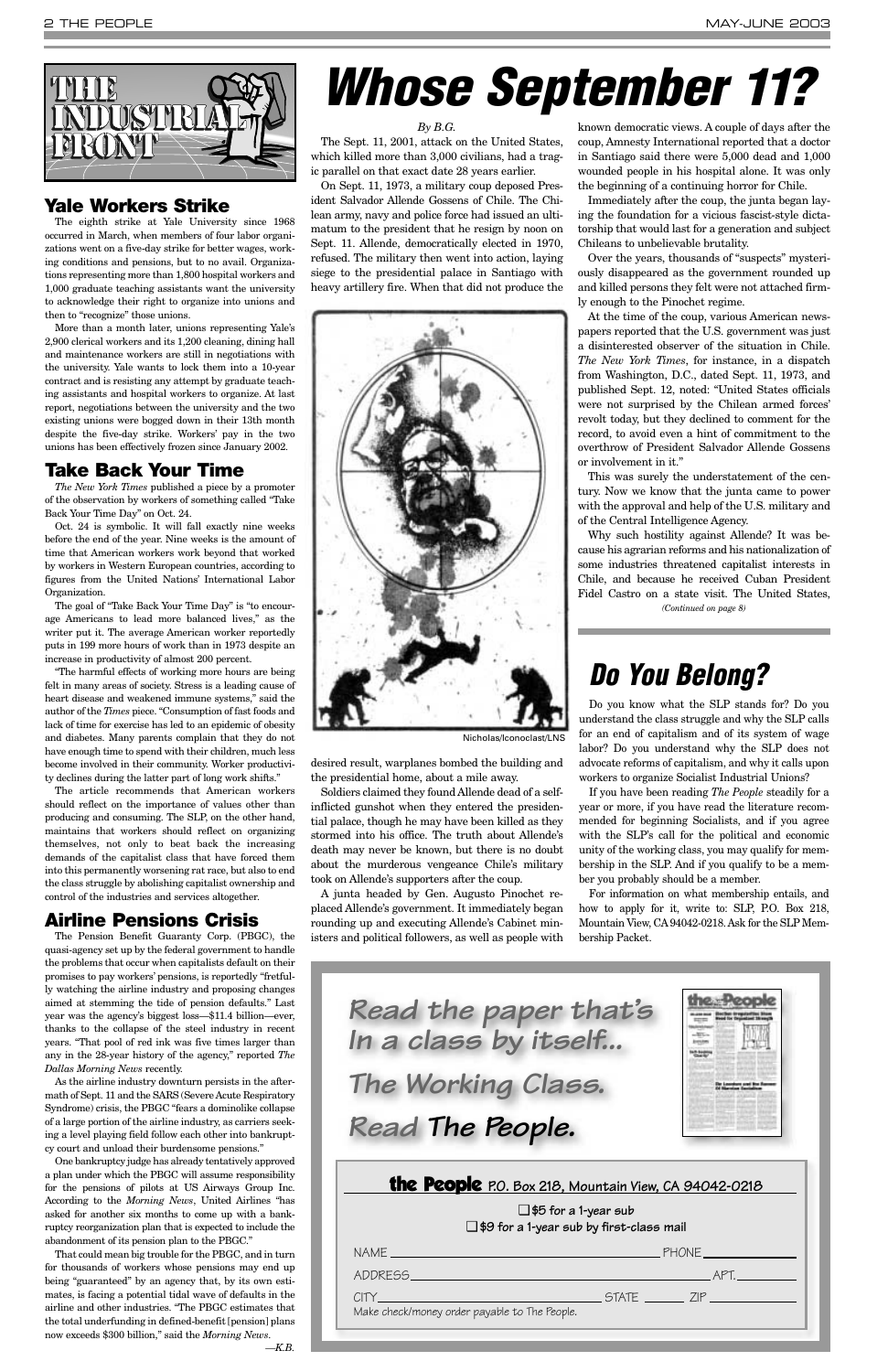#### *By B.G.*

The war against Iraq had scarcely begun when numerous capitalistic entrepreneurs began lining up to claim a share of the plunder in a post-Saddam Hussein Iraq. There are billions of dollars to be made in such an enterprise. Even if Iraqi oil wells are damaged in the war the damage would only prove to be a boon to foreign firms eager to do the cleanup.

As far back as January, the voice of American capitalism, *The Wall Street Journal*, noted that a war against Iraq "would offer the oil industry enormous opportunity should a war topple Saddam Hussein." Who would profit most among these eager companies? The *Journal* noted that "the early spoils would probably go to companies needed to keep Iraq's already rundown oil operations

running, especially if facilities were further damaged in a war. Oil-services firms such as Halliburton Co., where Vice President Dick Cheney formerly served as chief executive, and Slumberger Ltd. are seen as favorites for what could be as much as \$1.5 billion in contracts."

The British, who have contributed a considerable fighting force to the war, are disturbed that the United States seems to be keeping the postwar rebuilding contracts solely for American firms. Even before the shooting began, the United States Agency for International Development solicited bids totaling \$900 billion for rebuilding hospitals, schools, seaports, airports and other infrastructure, but only from American firms, such as Bechtel Group, Fluor and Halliburton.

No end annoyed by this, the British insist that both British firms and the United Nations must be involved in the reconstruction efforts in Iraq. This includes not only British petroleum compa-

nies but engineering firms such the British company AMEC, which helped to rebuild the damaged Pentagon building and extinguished oil well fires in Kuwait after the Gulf War.

Not to be outdone in this ongoing Iraq controversy, French President Jacques Chirac has now spoken out in opposition to a proposed British idea for a U.N. Security Council resolution that would approve of the United States and Great Britain as governors of postwar Iraq. At the March 20 meeting of the European Union, its leaders opposed any American-led administration over Iraq but did approve of having the United Nations play a central role.

Like the Midas touch in reverse, capitalism debases all that it touches. Consider the decision in February by the editors of 20 leading scientific journals, including *Science* and *Nature*, to censor articles they believed might compromise "national security," regardless of the articles' scientific merit.

Even this was too vague for Chirac, who felt that a resolution on Iraq by the U.N. Security Council

might be indefinite enough to make the United States and Great Britain the de facto administrators of Iraq. "France would not accept a resolution tending to legitimize the military intervention and giving the Americans and British the power to administer Iraq," he complained.

If Chirac has his way, then presumably the eager capitalists who are salivating over the profits to be made in a postwar Iraq must go hat-in-hand to the United Nations to beg for permission to pursue their dreams of wealth in a war-torn nation.

The United States has placed retired army general Jay Garner in charge as viceroy of Iraq while the country is being rebuilt. Reconstruction could take years or even decades to complete. Despite an emphatic denial by President Bush that the United States plans a prolonged military occupa-

tion of Iraq, and repeated assertions that Iraq's oil belongs to the Iraqi people, many Arabs believe that the United States will take full advantage of its position to loot the country of its natural wealth.

Arab ruling classes promptly denounced the choice of Garner as an enemy of the Arabs and a tool of Zionism because of his ties to something called the Jewish Institute for National Security Affairs. Apparently Garner is one of 40 former military officers who two years ago signed a letter that placed the blame for the Palestine-Israel conflict squarely on the Palestinians and accused Palestinian leaders of "filling their [Palestinian children's] heads with hate...." Regardless of what one might think of the Palestine-Israel conflict, the choice of Garner to head up the military occupation of Iraq can hardly be viewed as a conciliatory gesture toward Arab sentiments.

Thus do the leaders of the political states and their capitalist constituents fight over the spoils of war.

#### <span id="page-2-0"></span>**Spoils of War**

## **American Companies Poised To Plunder Post-Saddam Iraq**

#### *By Paul D. Lawrence*

Scientific research is heavily dependent on the publication of results so that other scientists can confirm or disconfirm that research. Without this

process, progress in science would be seriously impeded.

Not all scientists agree with this censorship. According to *The New York Times*, Stanford biolo-

gist Stanley Falkow expressed concern that a little censorship could lead to more. "I'm waiting for someone to say, 'Let's not release any genomic information' [on potentially infectious agents] because that might help bioterrorists," Falkow said.

On the other hand, Ronald M. Atlas, president of the American Society of Microbiology, is an enthusiastic supporter of such censorship. "I don't want to be responsible for the deaths of Americans or anyone else," he said. Such concern is a bit tardy. Scientists have long collaborated with developing state-sponsored weapons of mass destruction. Consider, for example, current concern about the use of smallpox virus as a bioweapon. After smallpox was eradicated in the 1970–80s, the United States and then-Soviet Union retained samples of smallpox virus. Since smallpox vaccine is not made from smallpox virus, but a related virus, there was no good reason to retain the deadly virus. Its only likely use was as a bioweapon. Whether any so-called terrorists obtained virus from these stores is uncertain for others could have retained virus for their own nefarious purposes. Yet many American and Soviet scientists had no qualms about collaborating in their ruling classes' plans for biological warfare. Then, too, during World War II many of the world's most preeminent scientists worked on the Manhattan Project, which enabled the United States not only to develop but also use nuclear weapons. Few of them have ever expressed regrets about developing the ultimate weapons of mass destruction. Indeed, many, like the notorious Edward Teller, the so-called father of the hydrogen bomb, are proud of their role in developing these unspeakable weapons of mass murder.

As long as class rule continues, science will be corrupted and scientists enlisted in efforts to develop weapons rather than make discoveries that will benefit society. Considering the remarkable scientific advances made nonetheless during the last century, the possibilities for advancing human welfare are virtually unlimited once workers replace capitalism and other forms of class rule

with socialism.

Until then, ongoing weapons research will divert scientific labor from undertakings benefiting civilization to those threatening its very existence. Scientists are largely members of the working class. It is imperative they join in the class struggle for socialism to save the human race rather than continuing enterprises that could destroy it.



*The People* (ISSN-0199-350X), continuing the *Weekly People*, is published bimonthly by the Socialist Labor Party of America, 661 Kings Row, San Jose, CA 95112-2724.

Periodicals postage paid at San Jose, CA 95101-7024. Postmaster: Send all address changes to *The People*, P.O. Box 218, Mountain View, CA 94042-0218. Communications: Business and editorial matters should be addressed to *The People*, P.O. Box 218, Mountain View, CA 94042-0218. Phone: (408) 280-7266. Fax: (408) 280-6964.

Access *The People* online at: www.slp.org. Send e-mail to: thepeople@igc.org.

Rates: (domestic and foreign): Single copy, \$1. Subscriptions: \$5 for one year; \$8 for two years; \$10 for three years. By firstclass mail, add \$4 per year. Bundle orders: 5–100 copies, \$16 per 100; 101–500 copies, \$14 per 100; 501–1,000 copies, \$12 per 100; 1,001 or more copies, \$10 per 100. Foreign subscriptions: Payment by international money order in U.S. dollars.

## *Censorship Impeding Scientific Progress*

#### **Democracy:**

#### **Past, Present and Future**

#### *By Arnold Petersen*

This pamphlet shows what democracy meant to the slave-owning class of ancient Athens, what it means to America's capitalist class and what it will mean to the emancipated workers under socialism.

**80 pages—\$1.50 postpaid**

NEW YORK LABOR NEWS P.O. Box 218 Mountain View, CA 94042-0218



Milton Herder for *The People*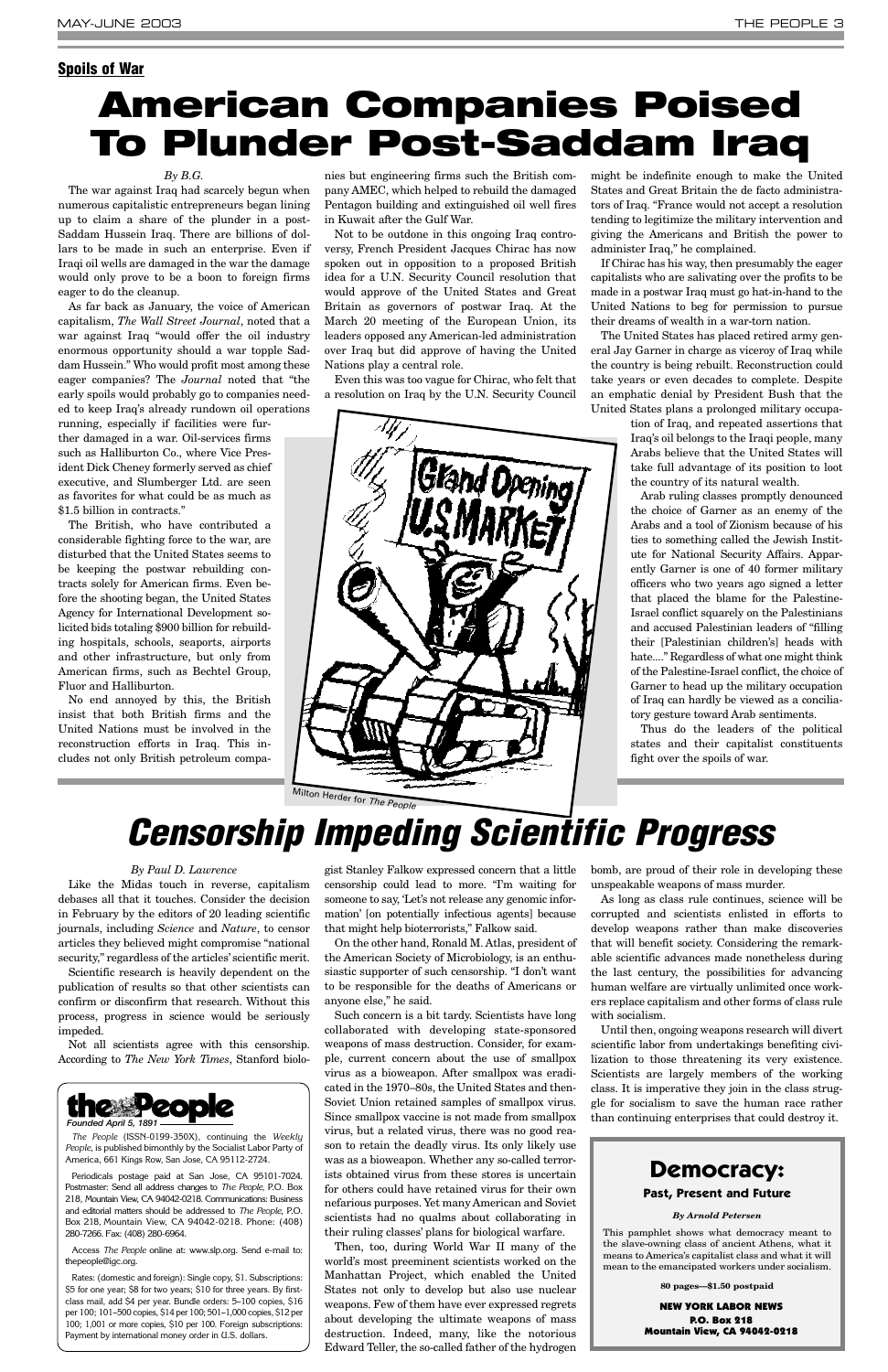More than 2 million jobs have disappeared over the last two years, and the way it looks now many more will disappear this year. In February and March alone, more than 400,000 workers lined up to collect their first unemployment checks.

Indeed, things have gotten so bad that all of last year's talk about a "recovery" coming sometime this year has disappeared. Even last year's chatter about a "jobless recovery"—whatever that may have meant—has faded away, filed under F for "Forget it!" These days all but capitalism's most brazen apologists and cheerleaders have given up on their former pretense of seeing better times just ahead. Today all their chitchat is about a "double-dip recession."

"The United States is winning the war" on Iraq, as *The New York Times* put it in April. "But the news on the economic home front is bad and getting worse."

The problem, according to capitalism's "economists" and its mass media, is that capitalists are not doing their part. "To get things going again," said one economist cited by the *Philadelphia Inquirer*, "we need to see business spending."

That refrain recurs almost everywhere. Pick up any newspaper or magazine and you are bound to find at least one article that says essentially the same thing. "The question is how soon they [businesses] will be comfortable taking risks," is how the Knight-Ridder news service put it.

Last week's battle of Manila is said to have cost the lives of over 5,000 Filipinos. These men had a notion that the country of their birth is their own. Arms in hand, they resisted the Spanish yoke, and succeeded to the extent that Spanish sovereignty over the whole archipelago never was more than a nominal fact. A quarrel broke out between their tyrant and a foreign nation. They looked with joy at what seemed divine interposition, and aided the United States to drive out Spain. Freed from Spain, they imagined themselves freed from all foreign yoke. Not so. Our capitalist government forthwith claimed possession by "conquest," and assumed the role of a dispenser of freedom in a style quite its own. "These Filipinos," our government claimed, "do not know what freedom means; we must teach them." The teaching is now going on; the first lesson has been given. With the ramrod as instrument, "freedom" is to be jammed down the throats of the insurgent patriots whom our expansionist capitalists insult with the name of "insurgents."

That view of things is not limited to *The New York Times*, the *Philadelphia Inquirer*, or such Knight-Ridder newspapers as the *San Jose Mercury News*. It is not even limited to the United States. The same theme has been taken up internationally.

"A collapse in business spending on plants and equipment led the economy into recession in 2001," is how Reuters, the British news service, expressed it. "Economists say a pickup in business investment is needed to ensure a broad-based, sustainable recovery."

The best that can be said about this line of reasoning is that it has things upside down and backwards. The economy is not "bad and getting worse" because capitalists are not "comfortable taking risks." Capitalists are not "comfortable taking risks" because the economy is "bad and getting worse." Better say it was the orgy of "spending on plants and equipment" in the 1990s that led to the current problem.

Better say it was the tsunami of capitalist greed and speculation of the 1990s that led to the present glut of markets and the massive destruction of jobs.

Better say it was the natural operation of capitalism that led to the present fix that workers are in.



Fact is that the working class, not the capitalist class, is taking the real risk by continuing to tolerate a system ruled by a class that gambles their jobs as if they were so many chips in a game of roulette.

Job security for workers is something the hurly-burly of capitalist production does not allow.

#### **Ramrodding Freedom**

(*The People*, Feb. 12, 1899)

But the freedom-ramrodding process is not going on in the distant Philippines only. For every Filipino slaughtered beyond the Pacific a workingman is slaughtered, or the foundation is being laid for his being slaughtered, right here in the United States. Over the prostrate bodies only of the "insurgent" Filipinos can our government march to the establishment of its peculiar "freedom"-promoting social system in that archipelago. The establishment of American factories in the Philippines is equivalent with a leveling process of wages here that will be given the name of "equalization" but which in fact spells *murder*.

Murder? Yes or no, as the case may be.

 $\overline{\phantom{a}}$ 

The answer is that the "job market" is a myth, a piece of verbal acrobatics designed to razzle-dazzle workers and create confusion about their real place in the capitalist scheme of things. It does not exist.

*Yes*, if socialist teachings do not gain upon capitalist falsehood, and the masses of the workers are kept in the delusion that the capitalist system is for all time;

*No*, if socialist teachings outstrip capitalist falsehood, and the masses of the workers, awakened to the sense of the dignity and duty of their class, rise in their might and mop the floor with the capitalist class by flattening them out with the socialist ballot.\*

\*This was written before the SLP developed its Socialist Industrial Union program.

## *Forget It!*

### *A De Leon Editorial*

**Imperialism At Work**



*American capitalism brought "freedom" to the Philippines in 1898, then entrenched itself for nearly 50 years. Lured by oil, tempted by the strategic advantages it has gained and the profits to be made from rebuilding a devastated country, will it do the same in Iraq? President Bush says "no," but history says "yes."*

### what is socialism?

Socialism is the collective ownership by all the people of the factories, mills, mines, railroads, land and all other instruments of production. Socialism means production to satisfy human needs, not, as under capitalism, for sale and profit. Socialism means direct control and management of the industries and social services by the workers through a democratic government based on their nationwide economic organization.

Under socialism, all authority will originate from the workers, integrally united in Socialist Industrial Unions. In each workplace, the rank and file will elect whatever committees or representatives are needed to facilitate production. Within each shop or office division of a plant, the rank and file will participate directly in formulating and implementing all plans necessary for efficient operations.

Besides electing all necessary shop officers, the workers will also elect representives to a local and national council of their industry or service—and to a central congress representing all the industries and services. This all-industrial congress will plan and coordinate production in all areas of the economy. All persons elected to any post in the socialist government, from the lowest to the highest level, will be directly accountable to the rank and file. They will be subject to removal at any time that a majority of those who elected them decide it is necessary.

Such a system would make possible the fullest democracy and freedom. It would be a society based on the most primary freedom—economic freedom.

For individuals, socialism means an end to economic insecurity and exploitation. It means workers cease to be commodities bought and sold on the labor market and forced to work as appendages to tools owned by someone else. It means a chance to develop all individual capacities and potentials within a free community of free individuals.

Socialism does not mean government or state ownership. It does not mean a state bureaucracy as in the former Soviet Union or China, with the working class oppressed by a new bureaucratic class. It does not mean a closed party-run system without democratic rights. It does not mean "nationalization," or "labor-management boards," or state capitalism of any kind. It means a complete end to all capitalist social relations.

To win the struggle for socialist freedom requires enormous efforts of organizational and educational work. It requires building a political party of socialism to contest the power of the capitalist class on the political field and to educate the majority of workers about the need for socialism. It requires building Socialist Industrial Union organizations to unite all workers in a classconscious industrial force and to prepare them to take, hold and operate the tools of production.

You are needed in the ranks of Socialists fighting for a better world. Find out more about the program and work of the Socialist Labor Party and join us to help make the promise of socialism a reality.

Everyone knows that capitalism produces for the market. Everyone knows that the law of supply and demand is the be-all and end-all of capitalist economic dogma. Where demand is high and supplies are short prices rise and capital rushes in. Where demand is slack and supplies are high prices fall and capital rushes out in search of greener fields. How does this play itself out on the "job market?" Let's see.

No one denies that jobs are in short supply or that the demand for them is high. So why is the supply drying up when the demand is high and going higher?

There is no market where workers go shopping for jobs, and certainly not the lowest bargain-priced jobs they can find. There is, however, a market where the worker appears, not as buyer, but as seller. What the worker is selling is labor power. The shopper is the capitalist. These days, however, the supply of workers is larger than the capitalists' demand for them.

The law of supply and demand is valid enough. It works on one market much as it does on any other market. The labor supply being way up and the capitalist demand for it being way down, prices (wages) are headed where prices always go when the supply is greater than the demand.

That's how the law of supply and demand is playing itself out on the market—not the so-called job market, but on the *labor market*.

## *The 'Job Market'*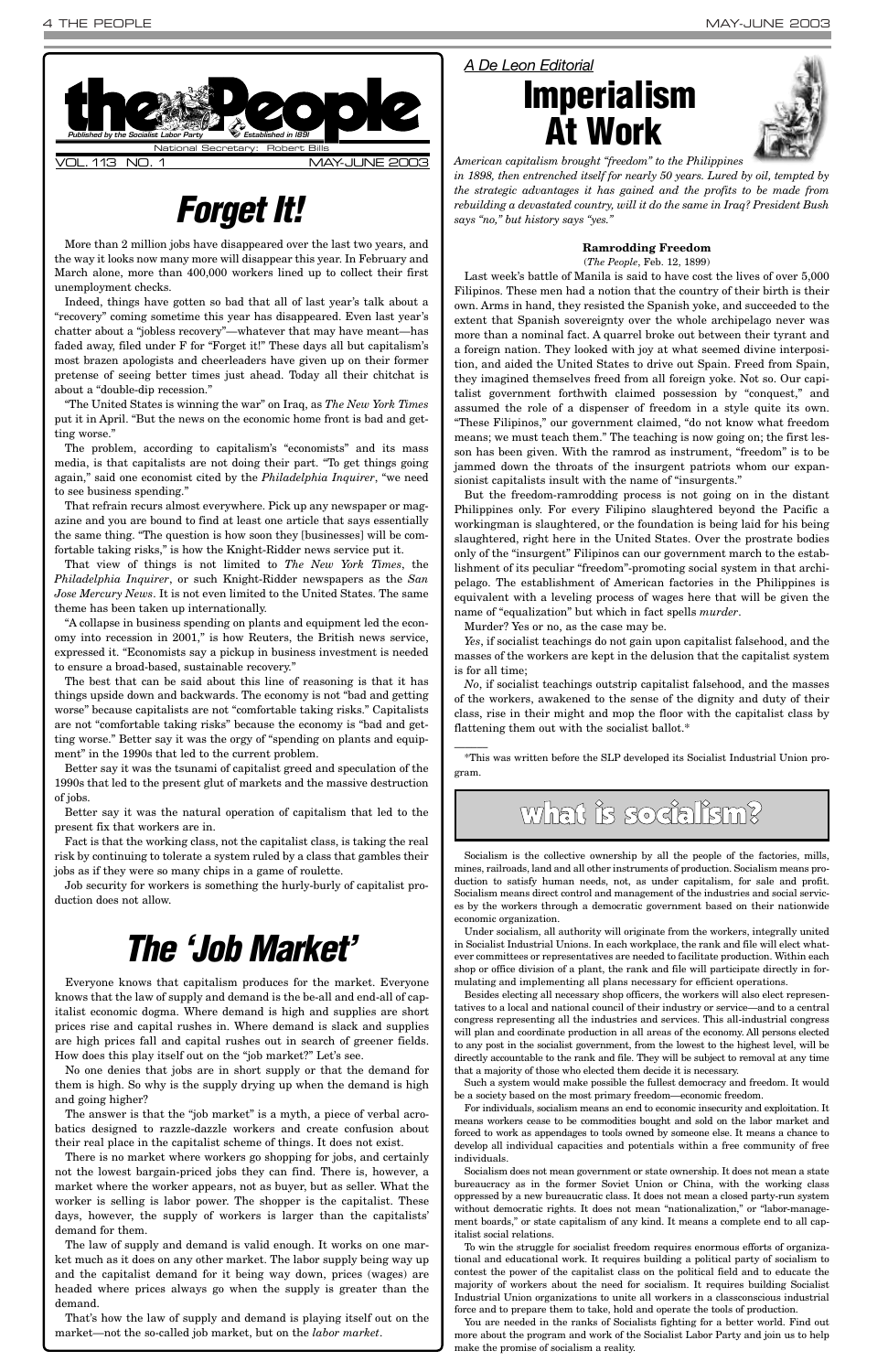#### *By Bruce Cozzini*

The phenomenon of global warming is an established fact to reputable scientists, and it poses a threat to the global environment that must be addressed. To the Bush administration and the rapacious capitalist interests it represents, however, controlling global warming represents a threat to capitalist "economic growth" and the immense profits generated by the fossil fuel industry. They are unilaterally fighting attempts to control it, just as they are waging war to maintain control over sources of oil in the Middle East.

"Global warming" is the term used to describe the unnatural increase in worldwide average temperatures caused by the generation of so-called greenhouse gases, primarily carbon dioxide. These gases trap the infrared radiation of the sun inside the Earth's atmosphere in much the same way that the glass of a greenhouse does. They come primarily from the burning of fossil fuels, coal, gas and oil, i.e., from the principal sources of energy used to generate electric power, fuel transport and provide heat.

Atmospheric levels of greenhouse gases have increased "by more than a third since the start of the Industrial Revolution," according to Andrew C. Revkin of *The New York Times.* They are expected to be twice preindustrial levels by the end of this century. Experts have concluded that these gases are responsible for most of the warming trend of the last 50 years.

Extensive research over the past two decades has demonstrated not only the existence of the phenomenon, but also the current and future ecological and economic impacts it will have. A recent National Research Council report concluded that "human-induced warming" will continue throughout this century unless brought under control. With allowance for uncertainties in climate models, the report predicted warming by 2.5 to 10.4 degrees Fahrenheit by 2100, according to David Perlman, science editor for the *San Francisco Chronicle*.

Perlman also noted that events of the

past year have provided major impacts at current levels of warming. Many of the clearest effects are in the arctic, where measurements showed that the sea ice had shrunk by nearly 500,000 square miles, leaving the lowest cover in centuries, according to records of Icelandic fishermen. Greenland's ice cover is also melting at rates greater than previously recorded. If it all melted, it could raise ocean levels about 23 feet.

A string of warmer-than-normal years is leading to long-term effects. The world average for 1998 was 58.41 degrees Fahrenheit, and 58.35 in 2002, as compared to the long-term average of 57.2 degrees. Glaciers and permafrost are melting rapidly in the Alaskan arctic, and trees and shrubs in the northern tundra are encroaching into areas that were previously too cold. Instead of the normal snow, torrential rains battered the Kenai Peninsula in late November, washing out bridges.

In Europe, rain-driven floods last summer struck dozens of major cities, including Hamburg, Dresden and Prague, causing more than \$33 billion in cleanup costs, according to Michael Northrup of the Rockefeller Brothers Fund. This is on top of \$150 billion in damages from flooding in the 1990s. The Thames River barrier in England, built to protect London and central England from storm surges and high tides, had to be closed 23 times in the winter of 2000–2001, compared to the normal two or three times a year. As sea levels rise with global warming, the barrier will no longer be enough, and some 750,000 people will be vulnerable to flooding.

Adaptation to climate changes is not an option to the EU or Britain with their high population densities and already overburdened flood control systems. British Prime Minister Tony Blair, Bush's main ally in the war on Iraq, has rebuked him for rejecting the Kyoto accords while reaffirming his own support for them and pledging Britain to a 60 percent reduction in greenhouse gases by midcentury. Blair characterized environmental degradation and climate change as "just as devastating in their potential impact" as weapons of mass destruction and terrorism, noting that "there will be no security if the planet is ravaged."

Not surprisingly the European Union favors controls on greenhouse gases. The EU strongly supports the Kyoto Protocol of 1997, which proposed reduction targets in greenhouse gas production of 6 to 8 percent below 1990 levels by industrialized nations by 2012. Russia is expected to sign on this year. The only industrialized nation to hold out is the United States, which is the world's largest producer of greenhouse gases. U.S. production of greenhouse gases is now 11.9 percent above that of 1990, and it is increasing its production.

Early in his term of office, Bush rejected the

Kyoto Protocol, claiming it would harm the U.S. economy. Last year he came up with his alternative plan, which is to do nothing. He has called for a decade of "research" on the problem before doing anything about it, other than suggesting voluntary efforts to control emissions.

However, a panel of experts convened this year by the National Academy of Sciences at the administration's request noted that the administration's call for more research "seemed to rehash questions that had already been largely settled," as Andrew C. Revkin expressed it in *The New York Times* of Feb. 26. "Stuff that would have been cutting edge in 1980 is listed as a priority for the future," one author of the panel's report noted. If the administration's past behavior is a guide, the report of this panel will be ignored. Wherever expert testimony on environmental, medical, or even military issues, contradict the administration's views, the administration responds by stacking advisory panels with those who agree with it. A group of research scientists who signed an editorial in the Oct. 25 issue of the journal *Science,* noted that Secretary Tommy Thompson of the Department of Health and Human Services had disbanded committees on human research protections and genetic testing that had suggested solutions that differed from the administration's agenda. Thompson also stacked committees on environmental health and childhood lead poisoning prevention with scientists representing polluting industries and organizations opposing public health and environmental regulation.

"Scientific advisory committees do not exist to tell the secretary what he wants to hear but to help the secretary, and the nation, address complex issues," the scientists said in their *Science* magazine editorial. "Regulatory paralysis appears to be the goal here, rather than the application of honest balanced science," they concluded regarding administration policies.

Internationally, the United States has fought against regulations that would limit greenhouse gas production. At an energy conference in South Africa last September, for example, the United

> States and oil-producing allies Saudi Arabia and Venezuela pushed through provisions that preserved dependency on fossil fuels and blocked time-based international goals to develop renewable energy sources, such as wind and solar power, in developing countries. Proposals by Britain, the EU and many developing countries favored increasing the proportion of energy from renewable sources from 2 percent to 15 percent by 2015. The United States opposed any deadlines.

> Similarly, U.S. recalcitrance on setting finite goals at a climate change meeting in New Delhi in November forced participants to focus on ways of "dealing with" the results of global warming.

> Britain and the countries comprising the EU are also capitalist, of course, and it would be naive to believe that their interest in global warming is purely altruistic.

Before the EU ratified the Kyoto Protocol, proponents of the treaty held out the prospects of significant economic benefits as an inducement for ratification. Two reports from the World Wide Fund for Nature in July 2001, for example, suggested that European and Japanese capitalism would gain important competitive advantages and profit opportunities by ratifying the treaty even if the United States did not. Its report on Europe concluded "that an 'early' start with climate change policies could lead to substantial cost reductions for Europe in the future" and "that the GDP of the United States could decrease by around \$45.5 billion, or about 0.6 percent, primarily as a result of its machinery industry not being driven to innovate." Regardless of what motivations lie behind British, EU and Japanese capitalism's interest in addressing the threat posed by global warming, the effects of the phenomenon are being felt. So far this year, Revkin reported, "unusual weather has been blamed for 9,400 deaths and \$56 billion in damages" around the world. For Bush and his capitalist supporters, however, the fight to maintain American control over how energy is developed and used is apparently equivalent to war. Unilaterally fighting the rest of the world, and stifling the opinion of internal opponents, they are willing to sacrifice the welfare of the people of the planet for energy hegemony and the profits that go with it.

The potential disaster of global warming becomes inevitable as long as capitalism, with its insatiable drive to profit, continues.

#### <span id="page-4-0"></span>**Global Warming**

# *Why U.S. Capitalism Ignores Signs of Impending Disaster*

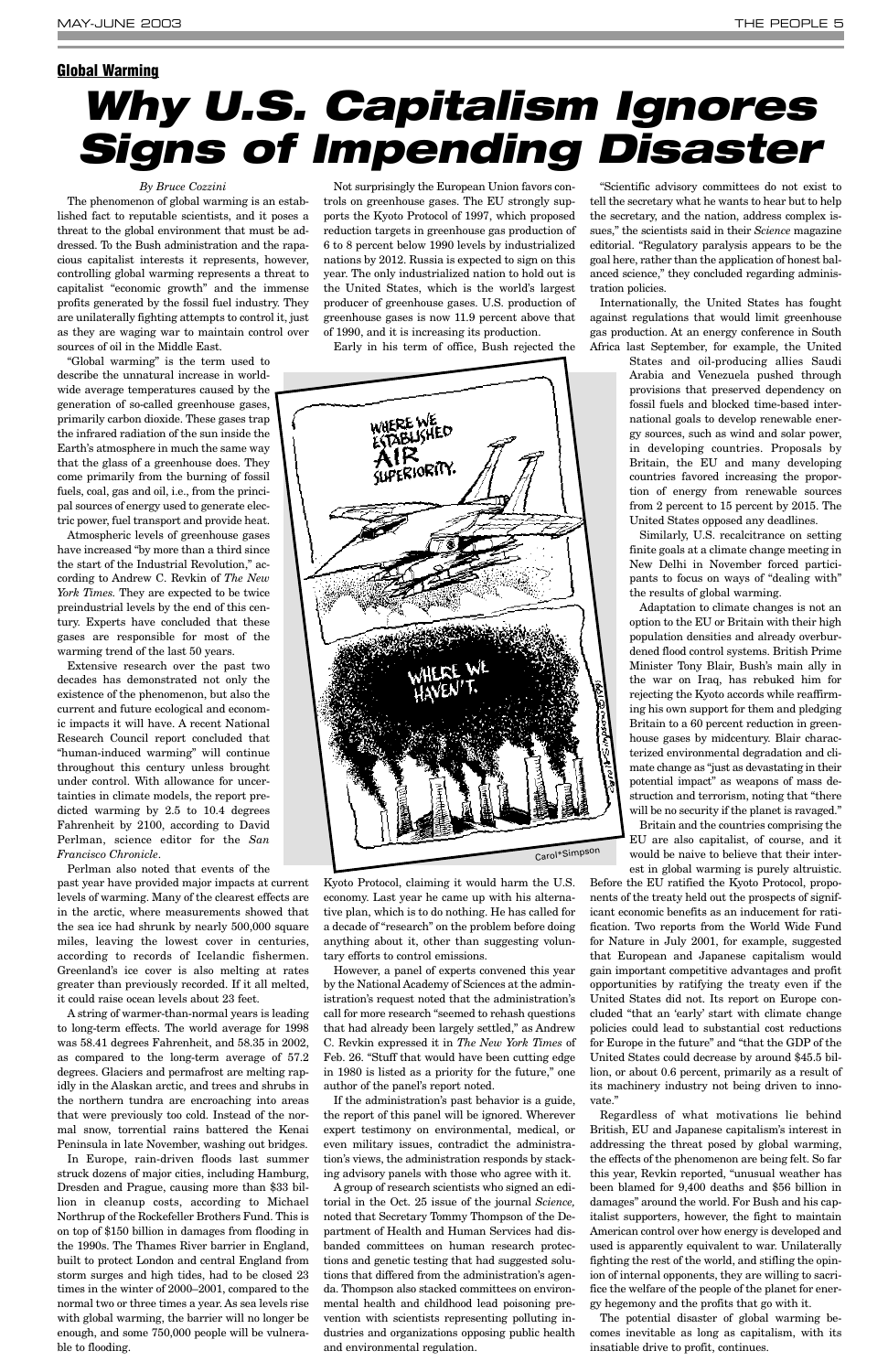### *. . . More Help From Readers*

This is my contribution of \$ \_\_\_\_\_\_\_ for the Daniel De Leon Sesquicentennial Fund, which will help support the SLP's official journal. (Please make checks/money orders payable to the Socialist Labor Party or *The People*.)

| Name<br><u> 1989 - Johann Harry Barn, mars ar y brening ar y brening ar y brening ar y brening ar y brening ar y brening</u>                                                                                                                                                                                          |  |
|-----------------------------------------------------------------------------------------------------------------------------------------------------------------------------------------------------------------------------------------------------------------------------------------------------------------------|--|
| Address<br><u> Alexandria de la contrada de la contrada de la contrada de la contrada de la contrada de la contrada de la c</u>                                                                                                                                                                                       |  |
| Apt. $\qquad \qquad$                                                                                                                                                                                                                                                                                                  |  |
|                                                                                                                                                                                                                                                                                                                       |  |
| State $\frac{1}{2}$ $\frac{1}{2}$ $\frac{1}{2}$ $\frac{1}{2}$ $\frac{1}{2}$ $\frac{1}{2}$ $\frac{1}{2}$ $\frac{1}{2}$ $\frac{1}{2}$ $\frac{1}{2}$ $\frac{1}{2}$ $\frac{1}{2}$ $\frac{1}{2}$ $\frac{1}{2}$ $\frac{1}{2}$ $\frac{1}{2}$ $\frac{1}{2}$ $\frac{1}{2}$ $\frac{1}{2}$ $\frac{1}{2}$ $\frac{1}{2}$ $\frac{1$ |  |
| (Political contributions are not tax deductible.) Acknowledgments will be made in The People.<br>Please indicate if a receipt is desired: $\Box$ Yes $\Box$ No                                                                                                                                                        |  |

### Daniel De Leon Sesquicentennial Fund

### directory

#### **USA**

**NATIONAL OFFICE** SLP, PO Box 218, Mtn. View, CA 94042-0218; (408) 280- 7266; fax (408) 280-6964; e-mail: socialists@slp.org; Web site: www.slp.org.

**ALBANY, N.Y.**

#### SLP, P.O. Box 105, Sloansville, NY 12160-0105.

**CHICAGO** SLP, P.O. Box 1432, Skokie, IL 60076.

#### **CLEVELAND**

Robert Burns, 9626 York Rd., N. Royalton, OH 44133. Call (440) 237-7933. E-mail: j.oneil@worldnet.att.net.

#### **CORPUS CHRISTI,TEX.** Call (361) 991-0287.

**DALLAS**

Call Bernie at (972) 458-2253.

**EASTERN MASS.** Call (781) 444-3576.

#### **HOUSTON**

Call (281) 838-0008. Web site http://houstonslp.tripod.com. E-mail:houstonSLP@ev1.net.

#### **MIDDLETOWN, CONN.**

SLP, 506 Hunting Hill Ave., Middletown, CT 06457. Call (860) 347-4003.

**MINNEAPOLIS**

Karl Heck, 5414 Williams Ave., White Bear Lake, MN 55110-

#### 2367. Call (651) 429-7279. E-mail: k57heck @cs.com.

**MILWAUKEE** E-mail:milwaukeeslp@webtv.net.

#### **NEW LONDON, CONN.**

SLP, 3 Jodry St., Quaker Hill, CT 06375. Call (203) 447-9897.

#### **NEW YORK CITY** Call (516) 829-5325.

**PHILADELPHIA**

SLP, P.O. Box 28732, Philadelphia, PA 19151.

#### **PITTSBURGH** Call (412) 751-2613.

**PONTIAC, MICH.** Call (810) 731-6756.

#### **PORTLAND, ORE.**

SLP, P.O. Box 4951, Portland, OR 97208. Call (503) 226- 2881. Web: http://slp.pdx.home.mindspring.com. E-mail: slp.pdx@ mindspring.com.

#### **SACRAMENTO, CALIF.**

SLP, P.O. Box 221663, Sacramento, CA 95822-8663.

#### **S.F. BAY AREA**

SLP, P.O. Box 70034, Sunnyvale, CA 94086-0034. E-mail: slpsfba@netscape.net.

#### **SEABROOK, N.H.**

Richard H. Cassin, 4 New Hampshire St., Seabrook, NH 03874.

**ST. PETERSBURG, FLA.**

Call (727) 321-0999.

#### **AUSTRALIA**

Brian Blanchard, 58 Forest Rd., Trevallyn, Launceston, Tasmania 7250, Australia. Call or fax 0363-341952.

#### **CANADA**

**NATIONAL OFFICE** SLP, 1550 Laperriere Ave., Ottawa, Ont., K1Z 7T2. Call Doug Irving at (613) 728-5877 (hdqtrs.); (613) 226-6682 (home); or (613) 725-1949 (fax).

#### **VANCOUVER**

SLP, Suite 141, 6200 McKay Ave., Box 824, Burnaby, BC, V5H 4M9.

#### **PUERTO RICO**

C. Camacho, Calle 415, NA-28, 4ta Ext., Country Club, Carolina PR 00982. Call (787) 276-0894. E-mail: redflag@coqui.net.

#### **UKRAINE NATIONAL OFFICE**

SLP of Ukraine, 57,5/9 Manuilskogo Str., 04050 Kiev,

Ukraine. E-mail:slpu@mail.nu. **MYKOLAYIV** 28, 7 Shapayeva Str., Mykolayiv, Ukraine. Telephone 23 35 22.

less than \$2,850.00. Accordingly, the deficit for February came to about \$5,950.00. That must stop. Monthly deficits of any amount are a serious threat to the SLP, but if they continue at the February level they will wipe out the party's cash reserves by the end of the year. Please, comrades, do not let that happen. Do not let a month pass in which you do not contribute to a party fund. The SLP's future depends on it, and everything else depends on the future of the SLP."

We appeal to every reader of *The People* to step up their financial support and to make regular monthly contributions to the SLP if they can. With your support the SLP will accomplish its mission. Without it the future of the country and the world will be decided by a profit- and power-hungry ruling class cocky with "success" and confident that it has a free hand to plunder the earth.

Please use the coupon on this page to get started—and ask us to send you an SLP sustainer card.

*(Continued from page 1)*

European Union. Two years ago Saddam Hussein stopped selling Iraqi oil for dollars and started selling it for euros. The Iraqi move posed a threat to the dollar as the dominant world currency, a threat that could undermine U.S. capitalism's dominant role in the global economy. The fear was that more oil-producing countries, such as Iran, Saudi Arabia and Venezuela, would follow Iraq's example. As one writer explained with regard to the Organization of Petroleum Exporting Countries:

"If...OPEC were to decide to accept euros only for its oil (assuming for a moment it were allowed to make this decision), then American economic dominance would be over. Not only would Europe not need as many dollars anymore, but Japan which imports over 80 percent of its oil from the Middle East would think it wise to convert a large portion of its dollar assets to euro assets (Japan is the major subsidizer of the U.S. because it holds so many dollar investments). The U.S., on the other hand, being the world's largest oil importer, would have to run a trade surplus to acquire euros. The conversion from trade deficit to trade surplus would have to be achieved at a time when its property and stock market prices were collapsing and its domestic supplies of oil and gas were contracting."

No doubt the rise of the euro does pose a concrete danger to U.S. capitalism—and not only to the U.S. oil industry. Two years ago the euro wasn't worth a continental, as they used to say. Today a euro exchanges for \$1.08.

#### **Global Peace and Harmony**

The war on Iraq had nothing to do with Saddam Hussein or with "weapons of mass destruction." It was not about the Baath Party, dictatorship, democracy or bestowing "freedom" on the people of Iraq. All that was only a part of the charade to muddy the waters and keep the working class confused about capitalism and its imperialist ambitions. Nonetheless, the working class is the only force that is capable of ending capitalism and establishing a new social system in which the peoples of all nations can live in peace, harmony and cooperation.

Dangerous as war and imperialism are, they are only byproducts of the capitalist system. The Socialist Labor Party calls upon the American working class to keep its eyes fixed on the capitalist system that produces these threats. It calls upon the workers of America to join with the SLP to organize their potential political power to demand an end to the system that breeds war and imperialism, and its potential economic power by means of the Socialist Industrial Union program to take, hold and operate the means of production and distribution democratically to supply the needs of the nation.



### *. . . U.S. Invasion*

#### *(Continued from page 1)*

### **FUNDS**

(Feb. 15—April 4)

*Daniel De Leon Sesquicentennial Fund* Marie & Ray Simmons \$2,000; Jennie Seekford \$1,000; Jack Radov \$500; Joan Davis \$400; Irene Schelin \$300; Karl H. Heck (In memory of Comrade Genevieve Gunderson) \$200; Glenn Schelin \$188; Anonymous \$103; \$100 each Jim Tennyson, Phyllis Emerson (In memory of my mother, Pauline Fisk); Troy Phipps \$59; \$50 each Anonymous, Harvey K. Fuller, John Houser; James & Nancy Kniskern \$46; Daniel Brian Lazarus \$40; Paul D. Lawrence \$37; Section Cook County, Ill., \$34.32; \$25 each Edwin Samples, Rafael Falcón, Tillie Wizek.

Merle G. Krause \$21; Leonard Kitts \$20; Rosemary Gale \$15; Marshall G. Soura \$12; \$10 each Col. Don Shepherd, Daniel H. Harrington, Harry Gibson, Joseph Bellon; T. McGregor \$9; \$7 each D. Borowsky, Marotte; Leonard J. Cirino \$6.98; \$5 each Henry Coretz, Ruth Sprout; Paul D. Lawrence (In memory of Nathan Karp) \$2. Total: \$5,482.30

#### *SLP Sustainer Fund*

\$300 each Bernard Bortnick, Robert Burns; Carl C. Miller Jr. \$140; \$100 each Chris Dobreff, Michael Preston; Archie Sim (amount represents number of years as an SLP member) \$68; \$50 each Archie Sim (In memory of Joseph C. Toth), Frank & Margaret Roemhild, Lois Reynolds; Clayton Hewitt \$30; Section San Francisco Bay Area: William Kelley \$20; Lois Kubit \$15; \$10 each Jill Campbell, Steve Littleton; Section Wayne Co., Mich., \$5. Total: \$1,248.00

#### *SLP Leaflet Fund*

Marie & Ray Simmons \$500; \$200 each Chris Dobreff, Roy K. Nelson; \$100 each Dr. L. Miles Raisig, Gerald M. Lucas, Jim Tennyson, Walter Vojnov, William Kuhn; Donna Meyer \$95; \$50 each A. Econom, J. Blessington, Michael Preston, Robert Ormsby; \$25 each Albert Bikar, Albert C. Goldberg, Anonymous, Blake Bearden, D.M. Giachino, Dawn Moore, John & Mary Brlas, Keith Wood, Lloyd A. Wright, Marty Radov, Paul L. Wolf, Phillip Colligan, R. Brunson; Richard Wilson \$24; \$20 each Bill Conklin, D. Goodsaid, Frank J. Kennedy, Sophia Carevich; Richard H. Cassin \$15; William B. Scanlan \$12.

\$10 each Albert Evenich, C. Hensley, Charles L. Gerhard, Costanzo A. Rufo, Darlene Clements, Dionisio Villarreal, Gene Tagle, Harold Madsen, Harry Buskirk, Harry E. Gibson, James B. Buffaloe, Joseph J. Frank, Juliette Jackson, R. Hofem, Rafael Falcón, Richard F. Mack, Robert A. Nash; \$5 each Clayton Hewitt, Donald F. Cuddihee, Earl L. Shimp, Frank Cline, James Pandaru, Jill Campbell, John Stewart Gale, Lois Kubit, Philip Sullivan, Roberta Diamond, Sid Rasmussen; Richard L. Vobornik \$2; \$1 each Don Patrick, Mr. George T. Gaylord, R.C. Moody, Walter K. Bagnick.

Total: \$2,382.00

*Press Security Fund* Sid Fink \$25; Bob V. Pasalich (In memory of George Pasalich) \$15.

Total: \$40.00

*SLP Emergency Fund*

\$25 each R.E. Langh, Matthew Rinaldi; Dimitre Eloff \$50. Total: \$100.00

#### **Socialist Labor Party**

*Financial Summary* (Jan.-March 2003)

**This publication is available in microform from** 

#### **University Microfilms International.**



Call toll-free 800-521-0600. Or mail inquiry to: University Microfilms International, 300 North Zeeb Road, Ann Arbor, MI 48106-1346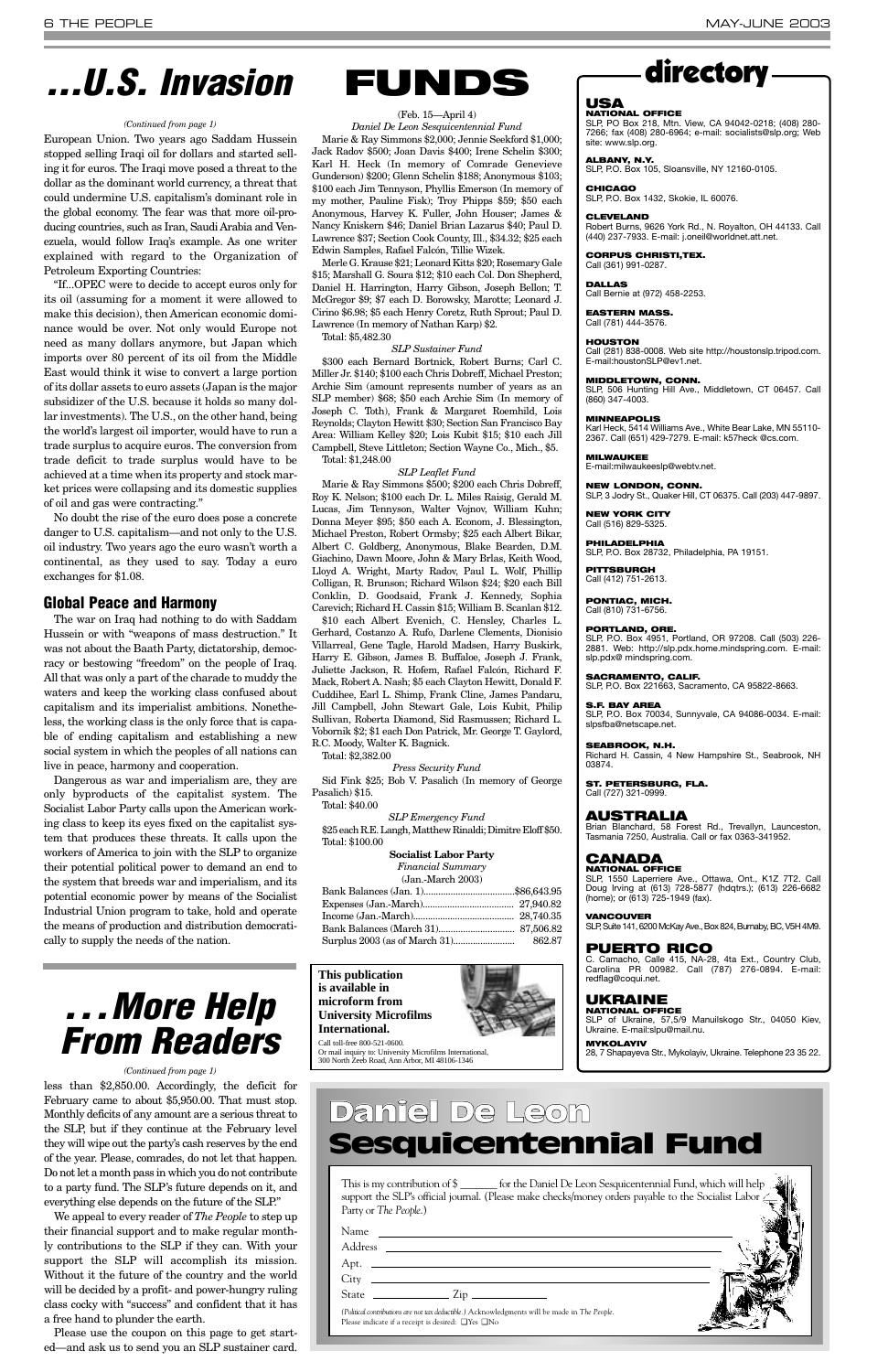#### **The Space Program**

Am so glad that you're back publishing your newspaper. For years I have questioned why our country has placed so much importance on the space program, so you shed a lot of light on this matter when you stated in your last paper ["Two Tragedies," March-April issue] that NASA's shuttle program was designed to strengthen U.S. military and intelligence capabilities, to help stimulate the crisis-ridden U.S. economy like other military spending, to find new sources of raw materials, and to research and implement new manufacturing and communications processes for the benefit of U.S. capitalists. I had suspected that NASA's program was never intended to benefit the interests of science and humanity. You cleared up that matter for me. Thank you very much!

> Ruth Sprout White Cloud, Mich.

#### **Iraq and Lebanon**

I think there are parallels between the current invasion of Iraq and that of Lebanon over two decades ago. In 1982, the Begin-Sharon duo launched an operation in Lebanon, code named "Operation Galilee," with an intent of ridding Lebanon of "terrorism." The war reached the gates of Beirut, the Lebanese capital. That resulted in the Shatilla and Sabra attacks and the fragmentation of Lebanon along sectarian lines that worsened the civil war in that country already in progress. It seems history is repeating itself in Iraq. The Bush-Rumsfeld duo may find out that it is much easier to win a war than maintain the peace, as Iraq could as well disintegrate into feuding factions such as the Kurds trying either to reassert their so-called decade-old "independence" or secede from Iraq altogether, an aspect that whoever succeeds Saddam Hussein may not entertain. Then there are the Marsh Arabs, Shiite and Sunni factions, in addition to the multifarious factions that may try to fill in the gap left by the collapse of the central government. Hence, we may be looking at the "Lebanonization" of Iraq with all its insidious ramifications.

Stephen B. Isabirye Flagstaff, Ariz.

#### **Capitalist Imperialism**

I think you have written a very good article ["More Than Oil at Stake in Dispute With Iraq," March-April issue] because not everything behind all this war fever is oil: it is the imperialist nature of capitalism, its natural law of going into a constant crisis, the contradiction between social production and private appropriation. The problem is the capitalist mode of production. It is true that before every major war the people have protested and the protests have not affected the war policy of the government. When the antiwar movement is able to visualize that the problem is capitalism, then capitalism will be dealing with a hot potato.

> Marcos Colome via e-mail

#### **Laid Off**

I am glad that the publication of *The People* is back. I joined the ranks of the unemployed last April [2002] due to the downturn in the aerospace and airline industries. I would like to send \$5.00 to extend my subscription and 25¢ for the booklet *War and Unemployment*, and the rest to help the paper. Thank you. Wendell Wettland

Mountlake Terrace, Wash.

#### **Tolstoy and Chechnya**

Good news to see you back in print, even if you can't print as often. Am sending a contribution. Can't afford more because my real estate taxes have more than doubled in the last year.

NOTE: Anyone interested in Chechnya should read Tolstoy's early novel, *The Cossacks*. Tolstoy was with the army in the Caucasus in 1851, when Russia had already been fighting Chechnian forces for 50 years. Now it's more than 200 years. Harvey Fuller

Mystic, Conn.

#### **Missed** *The People*

Your SLP newspaper is the only mail I look forward to receiving. I sure as hell missed the paper when you ceased printing it a few months ago. Glad you're back. I will make it a point to donate \$10.00 per month from my Social Security check. Keep telling it the way it is!!

Richard F. Mack Kalamazoo, Mich.

#### **Welcome Back!**

I am writing to tell you how happy I was to receive my copy of *The People* and to see your fine newspaper again as I feared that you were gone for good. I am sending you a small donation [\$10.00] to help you keep publishing. I hope that you are in good health and that you will live long enough to see real socialism in this great country of ours. Keep up the fight and never give up the battle. Thank you for keeping me happy and posted. I wish you success.

> Joseph Bellon Brooklyn, N.Y.

### **OHIO** letters to the People

#### **Columbus**

**Discussion Meetings—**Section Cleveland will hold discussion meetings at the Columbus Main Library, Conference Room 1, 96 S. Grant, Columbus, on Sunday, May 18, from 1–2:30 p.m., and on Sunday, June 22, from 1–3 p.m. For more information please call 440-237-7933.

#### **Independence**

**Discussion Meetings—**Section Cleveland will hold discussion meetings at the Days Inn, 5555 Brecksville Rd., (just south of R17-Granger Rd.), Independence, on the following Sundays: April 27, May 11 and June 29. All meetings begin at 1:30 p.m. Light refreshments served. For more information please call 440-237-7933.

### **OREGON**

#### **Portland**

**Discussion Meetings—**Section Portland holds discussion meetings every second Saturday of the month. Meetings are usually held at the Central Library, but the exact time varies. For more information please call Sid at 503-226-2881 or visit our Web site at http://slp.pdx.home.mindspring.com.

### **TEXAS**

#### **Houston**

**Discussion Meetings—**Section Houston holds discussion meetings the last Saturday of the month at the Houston Public LIbrary, Franklin Branch, 6440 W. Bellfort, southwest Houston. The time of the meetings varies. Those interested please call 281-838-0008, e-mail houstonslp@ev1.net or visit the section's Web site at http://houstonslp.tripod.com.



**• What Caused the Depression? • The Depression's Inflationary Legacy**

**•Capitalism's Next Crash: The Socialist Legacy**

**48 pp. – \$2.25 (postpaid)**

**NEW YORK LABOR NEWS P.O. Box 218 Mtn. View, CA 94042-0218**



NEW YORK LABOR NEWS P.O. Box 218 Mtn. View, CA 94042-0218

**Traces the socialist approach to a problem capitalism has never been able to solve.**

61 pp. – \$1.25 Postpaid

#### **The Rosenberg Case**

(*Weekly People*, June 27, 1953)

As this is written, the Supreme Court of the United States has just announced its 6 to 2 decision to cancel the stay of execution of the sentence of death on Ethel and Julius Rosenberg that was issued by Justice [William O.] Douglas June 17. Unless President [Dwight D.] Eisenhower responds to clemency pleas, as seems unlikely in view of his earlier rejection of similar pleas, the United States will take a step that, as we said in our editorial Jan. 24, represents "a savage and ominous departure from American practice and tradition." The Rosenbergs will be the first American nationals ever to be executed by the United States for espionage.

The weird last-minute legal developments in the Rosenberg case, and the capitalist reactions to these legal developments, shed a harsh but revealing light on capitalist law and the political character of the government's case against the Rosenberg couple.

The capitalist class seeks by various means to inculcate a reverence for law among the ruled, but capitalists themselves are without such reverence. They know where laws come from and how they are made. The capitalists are aware that law is what De Leon said it was, i.e., a club in the hands of the capitalists' executive committee.

The discovery by an obscure lawyer, who was not even a defense counsel, of a legal flaw in the death sentence passed on the Rosenbergs, and the subsequent action (a courageous one in view of the lynch-hysteria atmosphere) by Justice Douglas of issuing a stay of execution until this "substantial" question of law could be resolved, had confronted the capitalist executive committee with an embarrassing dilemma.

It could carry out the death sentences as the hysteriaridden capitalist class demands. (The demands that Justice Douglas be impeached for doing what was his plain duty reflect this hysteria.) But if it did, no amount of subsequent rationalization would resolve the grave doubts that had been raised in the public mind. Capitalist law would then be the more easily seen for what it is—a club that the capitalists use when it suits them, but for which they have no real reverence. Moreover, if the death sentence were carried out, legal abracadabra would lose much of its effectiveness in screening the political motives of the Rosenbergs' executioners.

On the other hand, were the capitalist executive committee to acknowledge that an error had been made, it would not only invite the angry recriminations of the capitalist class; it would also make a laughing stock of the courts and of government prosecutors who pretend to such sapience, yet did not even know that a law passed by Congress in 1947, dealing with atomic espionage, specifically states that the sentence of death can only be imposed when recommended by a jury.

In the first instance it is the law that loses "face," in the second, the administrators of the law.

The decision of the Supreme Court majority was to expose the law and bow to the demands of the capitalist class. It is a logical decision in view of the decadence of capitalist society, and the retreat of the capitalist class from the principles of classical bourgeois liberalism to those of liberty-throttling absolutism.

*[The Rosenbergs were tried in 1951 under the Espionage Act of 1917, which provided the death penalty for passing information to an enemy power in wartime. They allegedly passed atomic secrets to the Soviet Union starting in 1944 when the United States was at war with Germany, Italy and Japan. The Soviet Union was a U.S. ally in that war, but the undeclared (though no less real) Korean War had started when the couple was arrested and brought to trial. The Rosenbergs were sentenced to death by Judge Irving Kaufman. The final appeal against their executions was based on the Atomic Energy Act of 1946, under which only a jury could order the death penalty in espionage cases. Justice Douglas ordered a stay of execution during the Supreme Court's summer recess, but Chief Justice Fred Vinson hurriedly reassembled the court on June 19, 1953. The court overruled Douglas' decision and the executions were carried out later that day at Sing Sing prison, Ossining, N.Y.—Editor.]*